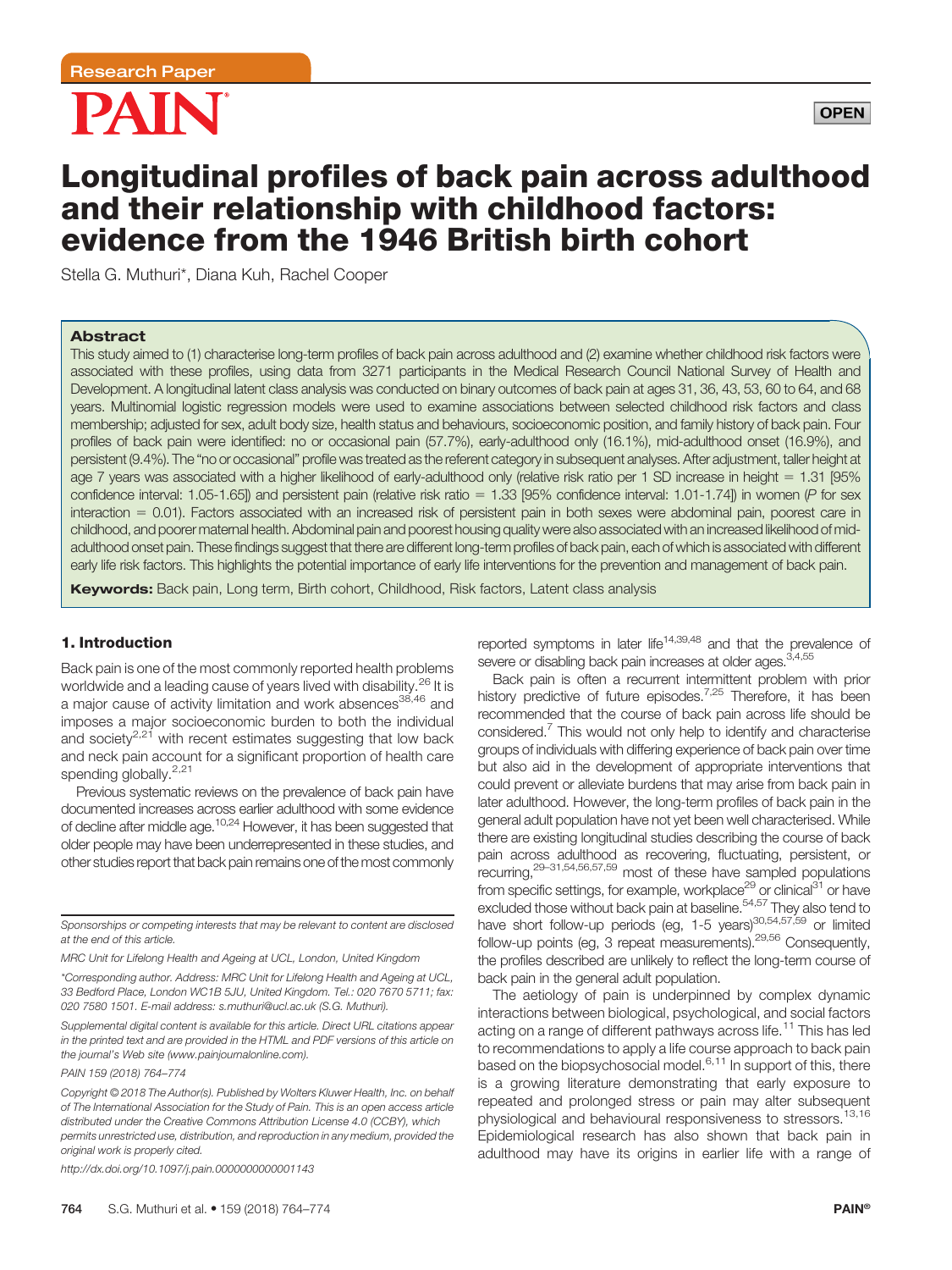different factors implicated.<sup>7,27</sup> However, these studies have all considered back pain at a single time point in adulthood, and so, none has examined whether childhood factors are associated with different long-term profiles of back pain across adulthood.

Using data from the Medical Research Council (MRC) National Survey of Health and Development (NSHD), we aimed to (1) use latent class analysis (LCA) to identify profiles of back pain over the adult life course and (2) examine whether selected factors in childhood are associated with these profiles, taking account of known adult risk factors.

#### 2. Methods

#### 2.1. Study participants

The MRC NSHD is a population sample of 5362 single, legitimate births that occurred in England, Wales, and Scotland in 1 week of March 1946. Participants have been prospectively followed from birth with data collections conducted at least every 2 years during childhood and at 5- to 10-year intervals in adulthood. Study participation rates have remained high across life.<sup>35,36,52,58</sup> The 24th data collection was conducted between 2014 and 2015 when study members were aged 68 to 69 years. Of the original study sample, 2816 (53%) were still living in England, Scotland, and Wales. Of these, 2370 (84.2%) completed a postal questionnaire, the majority within 2 months of receipt. In addition, a postal questionnaire was sent to 126 study members living abroad who remain in contact with the study of whom 83 (65.9%) returned a questionnaire. Of the remaining 2420 study members, 957 (17.8%) had already died, 620 (11.6%) had previously withdrawn permanently, 448 (8.3%) had emigrated and were no longer in contact with the study, and 395 (7%) had remained untraceable for more than 5 years.<sup>36</sup> All waves of data collection have complied with ethical standards. Ethical approval for the data collection at age 68 to 69 years was obtained from the Queen Square Research Ethics Committee (14/LO/1073) and the Scotland A Research Ethics Committee (14/SS/1009), and written informed consent was obtained from study members.

#### 2.2. Assessment of back pain

Data on back pain have been ascertained during each of the 6 most recent waves of assessment, using postal questionnaires at ages 31 and 68 years, and during nurse interviews at ages 36, 43, 53, and 60 to 64 years. At each age, information provided was used to derive a binary variable indicating whether back pain was reported at that age or not. At age 31 years, participants were asked whether they had ever had trouble with their back; at ages 36, 43, 53, and 60 to 64 years, they were asked whether they had sciatica, lumbago, or recurring/severe backache all or most of the time (ever at ages 36 and 43 years and in the previous 12 months at ages 53 and 60-64 years). At age 68 years, participants were asked whether they had experienced any ache or pain in the previous month, which had lasted for 1 day or longer, not including pain occurring during the course of a feverish illness such as flu. Those who responded positively were asked to shade the location of their pain using a 4-view body manikin. We then classified those who shaded any back site as having back pain, whereas those who did not report pain at any back site were coded as no back pain.

#### 2.3. Childhood risk factors

Childhood risk factors were identified a priori based on the biopsychosocial model of chronic pain,<sup>11</sup> which included factors examined in previous studies.<sup>7,27</sup> These factors were then grouped into 4 specific domains as follows: anthropometrics, physical and psychological health, family environment, and socioeconomic.

#### 2.3.1. Anthropometric factors

Weight (in kilograms) and height (in centimetres) were measured by nurses using standardised protocols at age 7 years, and body mass index (BMI) (weight [kg]/height [m<sup>2</sup>]) was calculated. To facilitate comparisons, height and BMI were sex standardised to a mean value of 0 and an SD of 1.

#### 2.3.2. Physical and psychological health

Information on illnesses and injury during early life, including hospital admission, age at admission, diagnosis, name of hospital, and length of hospital stay was obtained from mothers' reports across childhood, and serious illness was defined as any experience of physical illness before the age of 16, which required hospital admission of at least 28 days.<sup>45</sup>

Abdominal pain over the previous year at age 15 years, previously found to be related to unexplained multiple physical symptoms in adulthood,<sup>23</sup> was also considered and was based on mothers' reports at this age.

At ages 13 and 15 years, teachers were asked to rate the behaviour of the study member relative to other children in the classroom using the Rutter Child Behaviour Questionnaire (Rutter B Scale).<sup>51</sup> Previous work has used exploratory factor analysis of these ratings to identify conduct and emotional problems, coded as absent, mild, or severe.<sup>60</sup>

#### 2.3.3. Family environment

At age 4 years, a health visitor was asked to report on the care of the study member and cleanliness of their home. Based on these reports, a score for care of house and child was derived by allocating 1 point for each of very clean house, very clean child, at least adequate shoes, at least adequate clothes, and the mother coped well when caring for the child. This score was then categorized into 3 groups of similar size: best, intermediate, and worst.<sup>34</sup>

Information on family disruption due to parental divorce before the study member was age 15 years came from mothers' reports during childhood and from study participants' reports when they were age 26 years. Also at age 15 years, mothers were asked to rate their own general health and that of their husband's on a 5 point scale ranging from "excellent" to "bad."

#### 2.3.4. Socioeconomic factors

Parental levels of education were obtained from mothers' reports when participants were aged 6 years and distinguished those with secondary education or higher from those with only a primary education or none. Parental occupational class was assessed using father's occupation when the participant was 4 years old (where this was unknown, father's occupation at age 11 or 15 years was used) and classified as nonmanual (I or II or III nonmanual) or manual (III manual, IV, or V). Information on material home conditions (including type, age, tenure and state of repair of the dwelling, and crowding in the household) was collected during mothers' interviews when the study member was age 4 years. A score for house quality was then derived by allocating 1 point for each of dwelling in very good repair, dwelling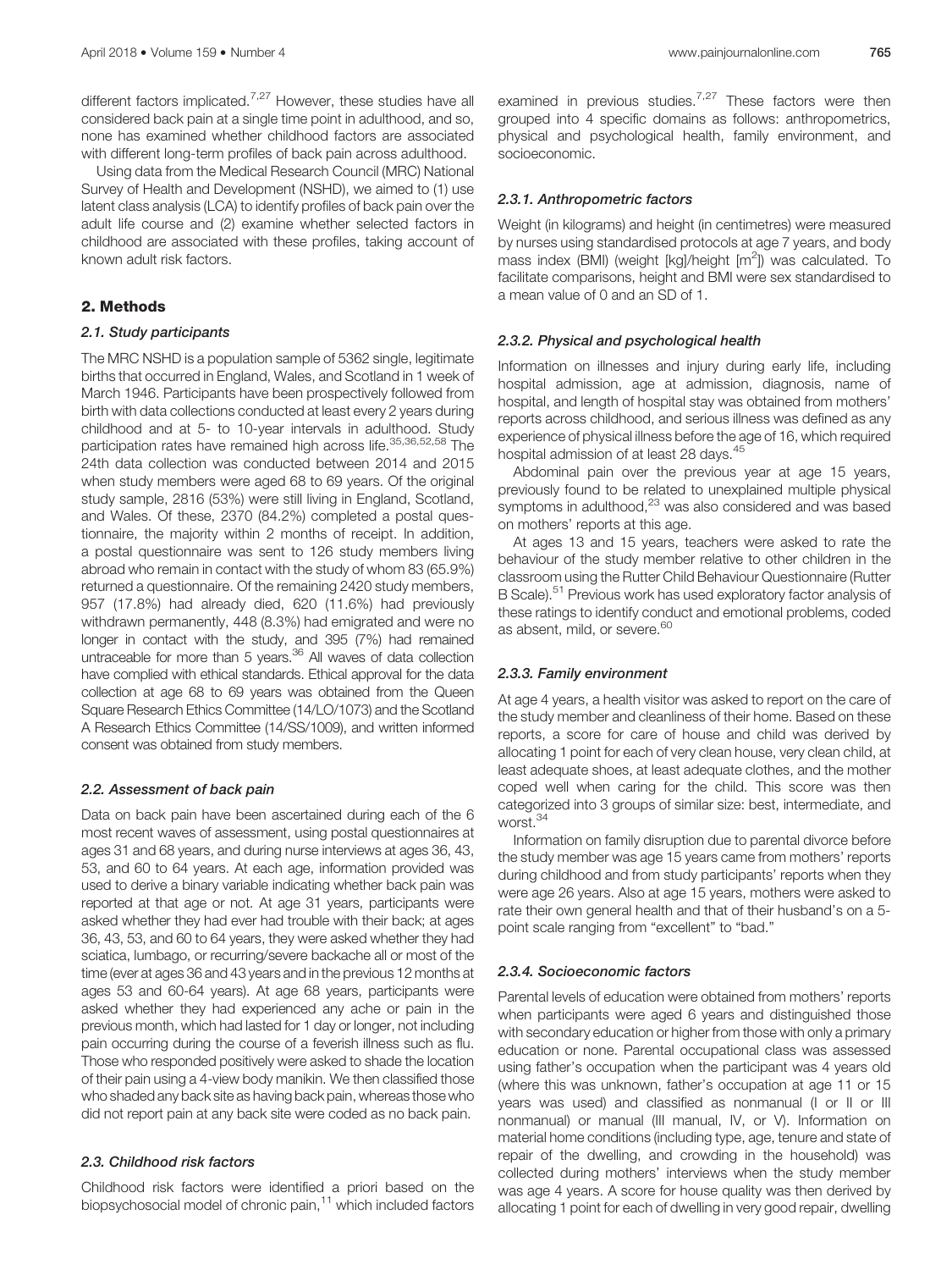built since 1919, and no overcrowding  $(<1.5$  people per room), and further categorised into best, intermediate, and worst.<sup>34</sup>

#### 2.4. Covariates

Covariates from early adulthood were selected a priori from different domains of the biopsychosocial model $11$  including those that have been identified in previous studies as adult risk factors of back pain.<sup>20,25</sup>

Weight (kilogram) and height (meter) were measured at age 36 years by a trained nurse during a clinical assessment at this age, and BMI was calculated as weight (kg)/height (m<sup>2</sup>).

A summary measure of psychiatric disorders experienced between ages 15 and 32 years was created using information from various sources (psychiatric hospital admission, outpatient psychiatric care after the age of 15, antipsychotic drug use, correspondence with general practitioners, and study members' during routine interviews) between these 2 ages and grouped into severe (any hospital admission), minor, or no disorder.

The highest education level achieved by age 26 years was grouped into no qualifications, up to O-level or equivalent (secondary-level qualification usually attained at age 16 years), or A-level (advanced secondary-level education usually attained at age 18 years), or equivalent and above. Own occupation at age 26 years was categorised according to Registrar General's social classification into 3 groups: nonmanual (I, II, and IIINM); manual (IIIM, IV, and V); and not employed.

Smoking status was assessed by self-report from age 16 years up to age 36 years and categorised as never, ex-, and current smoker.

At ages 36 and 43 years, study members were asked about parental experience of back pain. If during either of these assessments they reported that at least one of their parents had experienced back pain, this was coded as family history of back pain (yes vs no).

#### 2.5. Statistical analysis

Data analyses were conducted in 2 steps. First, to identify profiles of back pain across adulthood (aim 1), binary outcomes of back pain at ages 31, 36, 43, 53, 60 to 64, and 68 years were modelled using longitudinal LCA. A series of models with increasing numbers of classes were fitted. Analyses included participants with at least 3 assessments of back pain ( $n = 3271$ , men = 49.8%). For individuals who did not have all 6 assessments of back pain (720 had 5, 612 had 4, and 432 had 3), full information maximum likelihood was used to handle missing values under a missing at random assumption.<sup>40</sup> We also compared LCA models that allowed men and women to differ (variant) with those that constrained the parameters to be the same in both sexes (invariant). In a sensitivity analysis, we repeated LCA in just those with data from all 6 assessments ( $n = 1507$ ).

The most parsimonious model (ie, fewest classes) was selected using different indices of goodness of fit including the likelihood ratio  $\chi^2$ ; Pearson  $\chi^2$  test; bootstrap P value for likelihood ratio test; Akaike information criterion, Bayesian information Lo–Mendell–Rubin likelihood ratio test; high entropy; and meaningful interpretation of back pain profiles.<sup>12</sup> All LCA were performed with Mplus version 6.12. Estimated posterior class membership probabilities and class membership from the optimal model were exported to Stata version 14.1 for subsequent analyses.

Second, multinomial logistic regression models were used to examine associations between childhood risk factors and class

membership (aim 2). Initial sex-adjusted models examined the association between each potential childhood risk factor separately. Formal tests of sex interaction were performed, and where evident, sex-stratified analyses were presented. Deviation from linearity was also assessed, where appropriate, by including quadratic terms. Potential risk factors which remained significantly associated with any class membership at the 10% level in sex-adjusted models were then grouped into the 4 prespecified domains (anthropometric, physical and psychological health, family environment, and socioeconomic position). Childhood risk factors within each domain were mutually adjusted for each other, and those that remained associated with any class membership were then included in an additional model that included adjustment for adult covariates. Childhood factors that remained associated with any outcome in domain-specific models were then selected for inclusion in a final model that combined childhood factors from all domains. All models included the maximum number of participants with valid data on childhood factors and class membership. To reduce potential data loss, adult covariates with missing values (ie, BMI  $[n = 256]$ , height  $[n = 249]$ , psychiatric symptoms in early adulthood  $[n = 16]$ 63], educational attainment  $[n = 167]$ , occupational class  $[n = 167]$ 274], smoking status  $[n = 226]$ , and family history of back pain  $[n = 53]$  were imputed using multiple imputation by chained equations.<sup>53</sup> Analyses were performed across 20 imputed datasets and combined using Rubin rules.

# 3. Results

A 4-class LCA model was identified as the best fit for describing distinct back pain profiles across adulthood (Table 1). Figure 1 illustrates results for the 4-class LCA model, which reflects the following patterns: a group with a high probability of reporting no or occasional back pain across adulthood ("no or occasional,"  $n = 1888$  [57.7%]); a group with a higher probability of reporting back pain earlier in adulthood but with a lower probability of back pain at later ages ("early-adulthood only,"  $n = 525$  [16.1%]); a group with an increasing probability of reporting back pain from age 36 years onwards ("mid-adulthood onset,"  $n = 552$  [16.9%]); and a group with a higher probability of reporting back pain at all ages in adulthood ("persistent,"  $n = 306$  [9.4%]). These back pain profiles were similar to those observed in sex-specific latent classes (Figure S1, Supplemental Digital Content 1, available online at<http://links.lww.com/PAIN/A523>), but the model fit was best in the combined model (Table S1, Supplemental Digital Content 1, online at [http://links.lww.](http://links.lww.com/PAIN/A523) [com/PAIN/A523\)](http://links.lww.com/PAIN/A523); therefore, it was used in subsequent analyses.

Table 2 presents the characteristics of the study participants. A higher proportion of men than women were classified as having no or occasional back pain across adulthood (61% vs 55%),  $P = 0.001$ . In terms of childhood factors, males were more likely than females to be taller and heavier at age 7 years, to have had conduct problems, and to have lived in poor-quality housing but less likely to have had emotional problems or abdominal pain during adolescence.

#### 3.1. Associations of childhood risk factors with long-term back pain profiles

#### 3.1.1. Anthropometric factors

There were sex differences in the associations between childhood height and back pain profiles (P for sex interaction  $= 0.014$ ).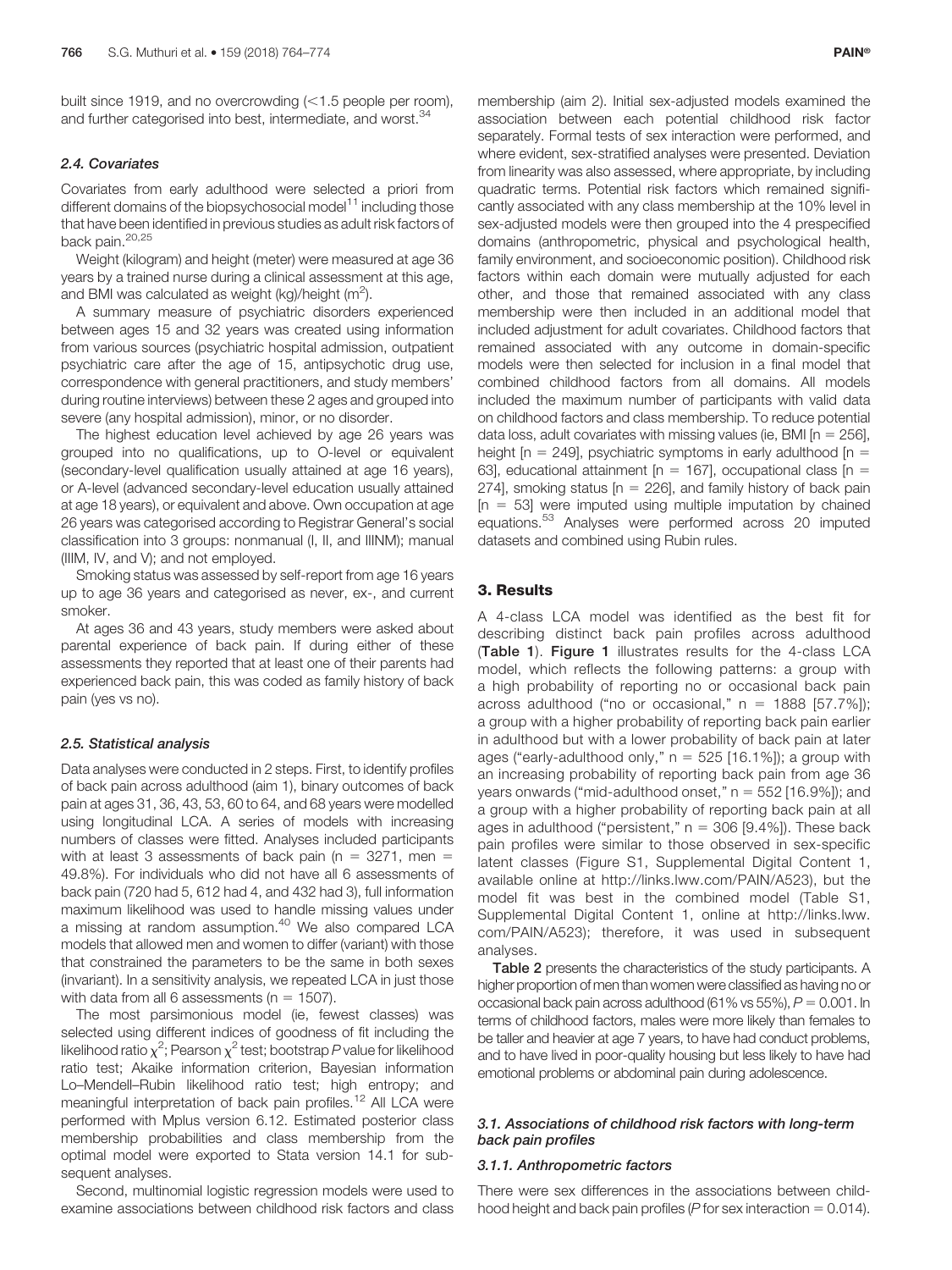Indices of model fit for longitudinal latent class models of back pain based on reports at ages 31, 36, 43, 53, 60 to 64, and 68 years in the MRC NSHD ( $n = 3271$  participants with at least 3 waves of data).

|                                         | 2 classes | 3 classes | 4 classes | 5 classes |
|-----------------------------------------|-----------|-----------|-----------|-----------|
| $\chi^2$ goodness-of-fit tests          |           |           |           |           |
| Likelihood ratio $\chi^2$ P value*      | < 0.001   | < 0.001   | 0.15      | 0.39      |
| Pearson $\chi^2$ P valuet               | < 0.001   | < 0.001   | 0.25      | 0.25      |
| Bootstrap LRT P value‡                  | < 0.001   | < 0.001   | < 0.001   | 0.18      |
| Information criterion                   |           |           |           |           |
| Akaike information criterias            | 17.070.3  | 16,956.2  | 16.905.7  | 16.905.3  |
| Bayesian information criteria (BIC)     | 17.149.5  | 17.078.1  | 17.070.2  | 17.112.5  |
| Adjusted BIC                            | 17.108.2  | 17.014.5  | 16.984.4  | 17.004.4  |
| Lo-Mendell-Rubin LRT (comparing current | < 0.001   | < 0.001   | 0.0001    | 0.7555    |
| model to previous model) $P$ value      |           |           |           |           |
| Entropy#                                | 0.667     | 0.625     | 0.568     | 0.604     |

 $\overline{P}$  > 0.05 indicates good fit.

 $\uparrow$  P  $>$  0.05 indicates good fit.

 $\frac{1}{4}$   $P < 0.05$  indicates good fit. § Lowest value indicates best fit.

║ Lowest value indicates best fit.

 $\hat{\P}$  P < 0.05 indicates that the addition of this class significantly improves fit.

# Values close to 1 (range 0-1) indicate good classification accuracy (entropy is a measure of between-class separation, ie, how well group membership is predicted given the observed data).

LRT, likelihood ratio test; MRC, Medical Research Council; NSHD, National Survey of Health and Development.

Women who were taller at age 7 years had a higher likelihood of early-adulthood only {relative risk ratio [RRR] per 1 SD increase in height =  $1.37$  (95% confidence interval [CI]:  $1.18-1.59$ } and persistent back pain (RRR =  $1.48$  [95% CI: 1.24-1.76]) when compared with women in the no or occasional back pain profile (Table 3). No associations were observed between childhood height and back pain profiles in men. Greater childhood BMI was also associated with a higher likelihood of persistent pain  $(RRR = 1.16 [95\% CI: 1.02-1.32])$  after adjustment for sex (Table 3). These associations were maintained after mutual adjustment (Table 4, model 1), but after adjustment for adult covariates, only childhood height remained independently associated with early-adulthood and persistent back pain in women (Table 4, model 2).

#### 3.1.2. Physical and psychosocial health

Abdominal pain and conduct problems were associated with a higher likelihood of mid-adulthood onset back pain and persistent back pain, after adjusting for sex (Table 3). No associations were found with serious illness in childhood or emotional problems. After mutual adjustment, the RRRs of pain for abdominal pain and conduct problems were partly attenuated (Table 4, model 1). After further adjustment for adult covariates, abdominal pain remained associated with mid-adulthood onset pain and persistent back pain, whereas the positive association of conduct problems was fully attenuated (Table 4, model 2).

#### 3.1.3. Family environment

In sex-adjusted models, poorer care of house and child, parental divorce, and poorer maternal and paternal health were associated with an increased likelihood of persistent back pain, whereas only poorer paternal health was associated with mid-adulthood onset pain (Table 3). After mutual adjustment of these factors, worst care of house and child and poorer maternal health remained associated with persistent back pain (Table 4, model 1); these associations remained even after additional adjustment for adult covariates (Table 4, model 2).

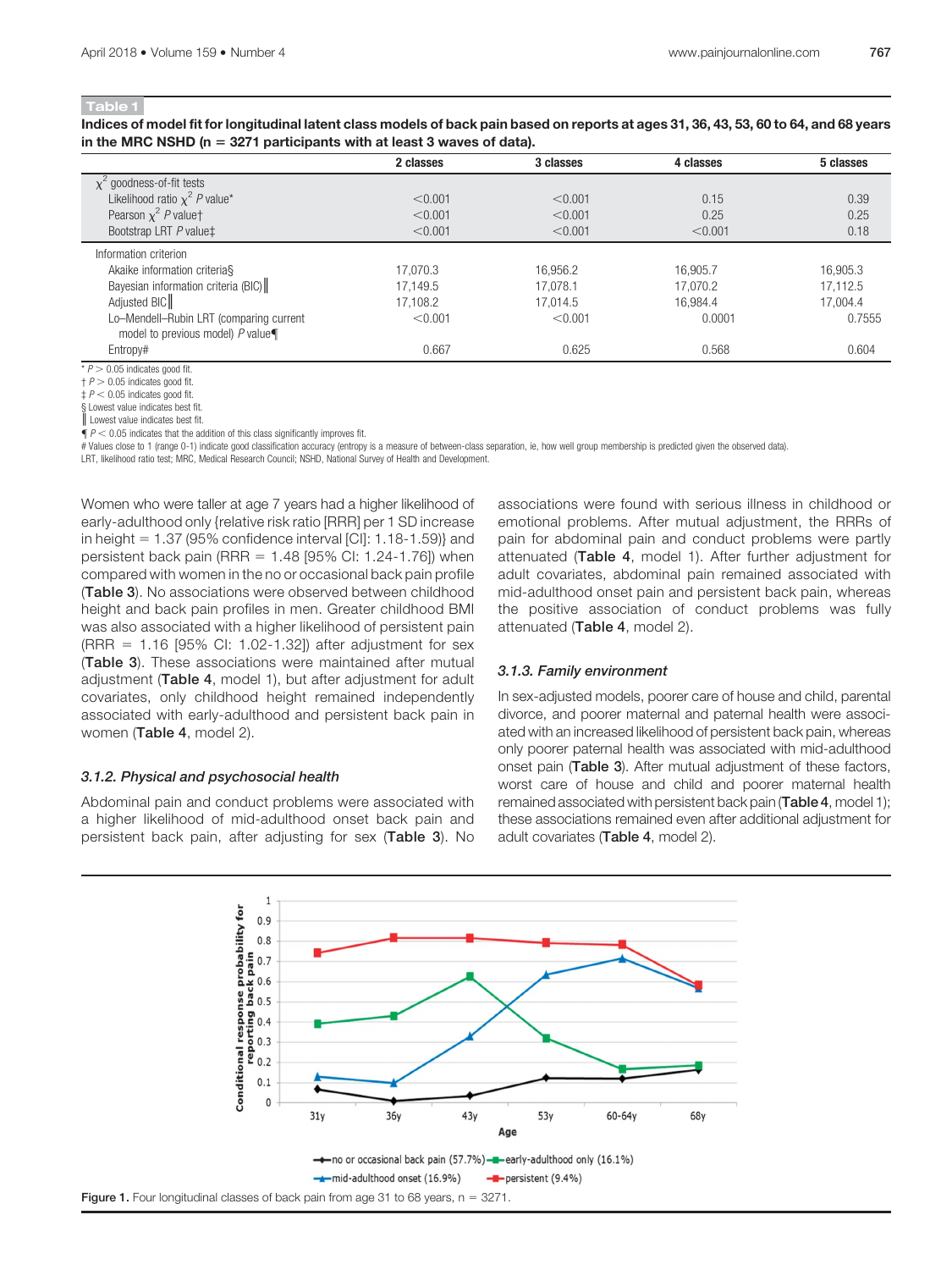Characteristics of MRC NSHD participants with at least 3 waves of data ( $n = 3271$ ), by sex.

|                                                             | <b>Male</b>             | <b>Female</b>            | $P^*$   |
|-------------------------------------------------------------|-------------------------|--------------------------|---------|
| N(%)                                                        | 1629 (49.8)             | 1642 (50.2)              |         |
| Long-term back pain profile, N (%)                          |                         |                          | 0.001   |
| No or occasional back pain                                  | 991 (60.8)              | 897 (54.6)               |         |
| Early-adulthood only back pain                              | 253 (15.5)              | 272 (16.6)               |         |
| Mid-adulthood onset back pain<br>Persistent back pain       | 256 (15.7)<br>129 (7.9) | 296 (18.0)<br>177 (10.8) |         |
|                                                             |                         |                          |         |
| Childhood factors<br>Anthropometric factors, mean (SD)      |                         |                          |         |
| Height (cm), at age 7 years, $n = 2832$                     | 120.4(5.6)              | 119.6 (5.6)              | 0.0003  |
| (male, $n = 1406$ )                                         |                         |                          |         |
| BMI (kg/m <sup>2</sup> ), at age 7 years, $n = 2719$        | 15.9(1.3)               | 15.7(1.6)                | 0.008   |
| Physical and psychological health, N (%)                    |                         |                          |         |
| Abdominal pain at age 15 years, $n = 2690$                  |                         |                          | < 0.001 |
| No                                                          | 1156 (85.1)             | 1065 (80.0)              |         |
| Yes<br>Serious illness (up to age 15 years), $n = 3271$     | 202 (14.9)              | 267 (20.1)               | 0.054   |
| No                                                          | 1354 (83.1)             | 1405 (85.6)              |         |
| Yes                                                         | 275 (16.9)              | 237 (14.4)               |         |
| Emotional problems at age 13/15 years,                      |                         |                          | < 0.001 |
| $n = 2934$                                                  |                         |                          |         |
| Absent                                                      | 831 (56.5)              | 659 (45.0)               |         |
| Mild                                                        | 497 (33.8)              | 597 (40.8)               |         |
| Severe                                                      | 142 (9.7)               | 208 (14.2)               |         |
| Conduct problems at age 13/15 years,                        |                         |                          | 0.001   |
| $n = 2933$<br>Absent                                        | 1076 (73.3)             | 1158 (79.1)              |         |
| Mild                                                        | 289 (19.7)              | 228 (15.6)               |         |
| Severe                                                      | 104(7.1)                | 78 (5.3)                 |         |
| Family environment, N (%)                                   |                         |                          |         |
| Care of house and child at age 4 years,                     |                         |                          | 0.66    |
| $n = 2840$                                                  |                         |                          |         |
| Best                                                        | 599 (42.2)              | 608 (42.8)               |         |
| Intermediate                                                | 375 (26.4)              | 388 (27.3)               |         |
| Worst                                                       | 446 (31.4)              | 424 (29.9)               |         |
| Parental divorce before age 15 years,<br>$n = 3271$         |                         |                          | 0.87    |
| No                                                          | 1534 (94.2)             | 1544 (94.0)              |         |
| Yes                                                         | 95(5.8)                 | 98(6.0)                  |         |
| Mother's health summary at age 15 years,                    |                         |                          | 0.08    |
| $n = 2796$                                                  |                         |                          |         |
| Excellent/good                                              | 992 (71.1)              | 957 (68.3)               |         |
| Average                                                     | 351 (25.2)              | 370 (26.4)               |         |
| Poor                                                        | 52(3.7)                 | 74 (5.3)                 |         |
| Father's health summary at age 15 years,<br>$n = 2701$      |                         |                          | 0.71    |
| Excellent/good                                              | 993 (73.8)              | 988 (72.9)               |         |
| Average                                                     | 279 (20.7)              | 285 (21.0)               |         |
| Poor                                                        | 73 (5.4)                | 83(6.1)                  |         |
| Socioeconomic factors, N (%)                                |                         |                          |         |
| Father's occupational class at age 4 years,                 |                         |                          | 0.81    |
| $n = 3114$                                                  |                         |                          |         |
| Nonmanual                                                   | 658 (42.2)              | 663 (42.6)               |         |
| Manual                                                      | 901 (57.8)              | 892 (57.4)               |         |
| Father's education, $n = 2902$<br>Primary diploma and above | 434 (30.1)              | 437 (29.9)               | 0.90    |
| Primary no diploma or below                                 | 1007 (69.9)             | 1024 (70.1)              |         |
| Mother's education, $n = 2927$                              |                         |                          | 0.51    |
| Primary diploma and above                                   | 349 (24.0)              | 337 (22.9)               |         |
| Primary no diploma or below                                 | 1108 (76.0)             | 1133 (77.1)              |         |
| Housing quality at age 4 years, $n = 3025$                  |                         |                          | 0.036   |
| Best                                                        | 795 (52.6)              | 853 (56.3)               |         |
| Intermediate                                                | 383 (25.4)              | 381 (25.2)               |         |
| Worst                                                       | 333 (22.0)              | 280 (18.5)               |         |

\* Comparison of sexes using the Student *t* test or  $\chi^2$  tests, as appropriate.<br>BMI, body mass index; MRC, Medical Research Council; NSHD, National Survey of Health and Development.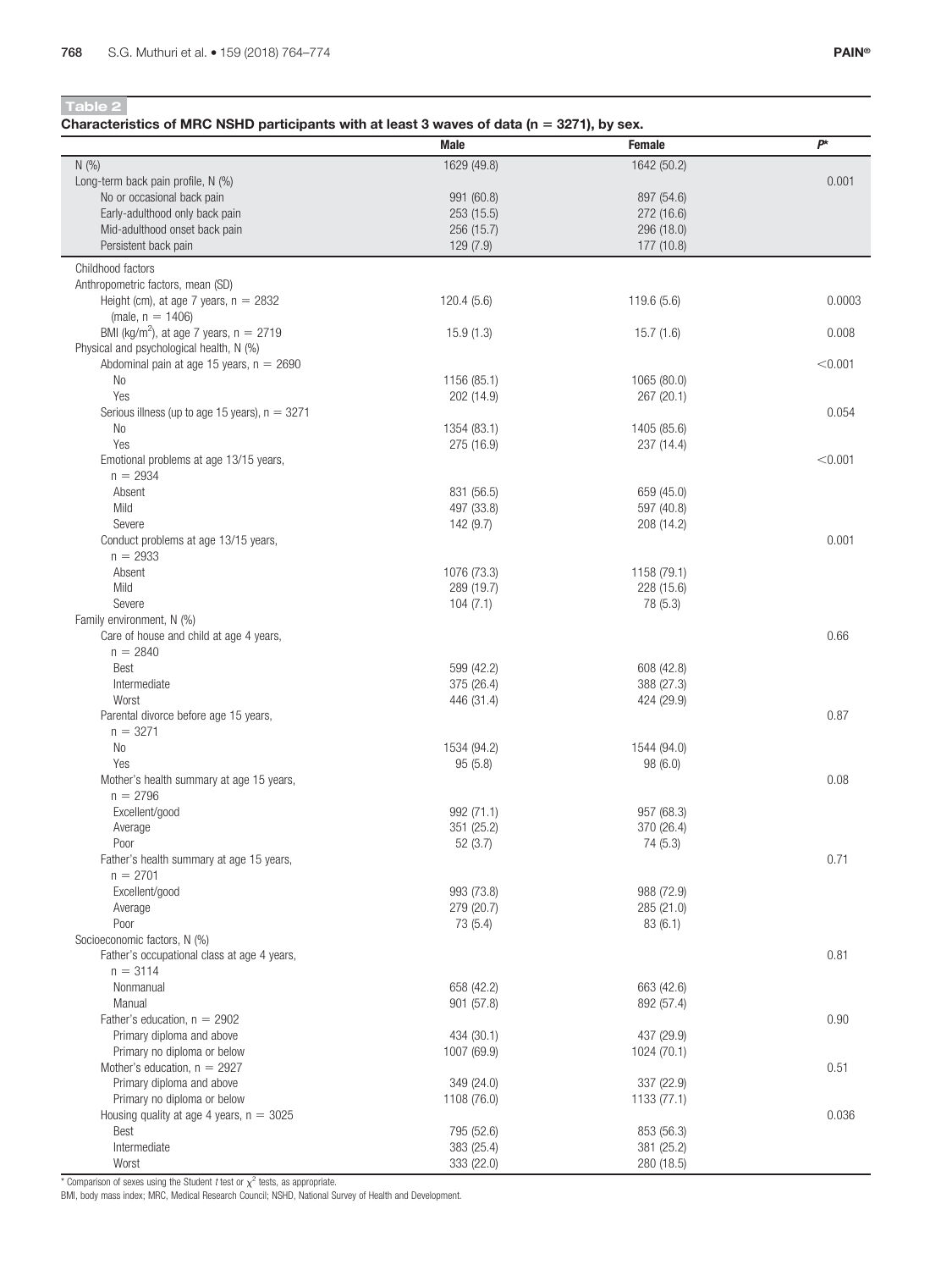Associations between each childhood factor and long-term back pain profiles, adjusted for sex.\*

| <b>Childhood factors</b>                   | Early-adulthood only vs no/<br>occasional back pain |              | Mid-adulthood onset vs no/<br>occasional back pain |                  | Persistent back pain vs no/<br>occasional back pain |         |
|--------------------------------------------|-----------------------------------------------------|--------------|----------------------------------------------------|------------------|-----------------------------------------------------|---------|
|                                            | <b>RRR (95% CI)</b>                                 | $\mathsf{P}$ | <b>RRR (95% CI)</b>                                | $\boldsymbol{P}$ | <b>RRR (95% CI)</b>                                 | P       |
| Anthropometric factors                     |                                                     |              |                                                    |                  |                                                     |         |
| Height at age 7 years (per 1 SD increase)  |                                                     |              |                                                    |                  |                                                     |         |
| Male                                       | $1.13(0.97 - 1.31)$                                 | 0.11         | $0.97(0.84 - 1.13)$                                | 0.73             | $0.99(0.81 - 1.21)$                                 | 0.91    |
| Female                                     | $1.37(1.18-1.59)$                                   | < 0.001      | $0.99(0.88 - 1.14)$                                | 0.90             | 1.48 (1.24-1.76)                                    | < 0.001 |
| BMI at age 7 years (per 1 SD increase)     | $1.05(0.95 - 1.17)$                                 | 0.33         | $0.99(0.89 - 1.10)$                                | 0.86             | $1.16(1.02 - 1.32)$                                 | 0.02    |
| Physical and psychological health          |                                                     |              |                                                    |                  |                                                     |         |
| Abdominal pain at age 15 years             |                                                     |              |                                                    |                  |                                                     |         |
| Yes vs no                                  | $1.01$ $(0.75 - 1.36)$                              | 0.93         | 1.54 (1.19-2.00)                                   | 0.001            | 1.82 (1.32-2.49)                                    | < 0.001 |
| Serious illness (0-15 y)                   |                                                     |              |                                                    |                  |                                                     |         |
| Yes vs no                                  | $1.01$ (0.78-1.33)                                  | 0.92         | $1.10(0.85 - 1.42)$                                | 0.47             | 1.10 (0.79-1.52)                                    | 0.58    |
| Emotional problems at age 13/15 years      |                                                     | 0.76         |                                                    | 0.45             |                                                     | 0.43    |
| Mild vs absent                             | $0.98(0.79-1.23)$                                   |              | $0.98(0.78 - 1.21)$                                |                  | $0.84(0.64 - 1.11)$                                 |         |
| Severe vs absent                           | $0.88(0.63 - 1.23)$                                 |              | $0.81$ (0.58-1.13)                                 |                  | $0.84(0.56 - 1.27)$                                 |         |
| Conduct problems at age 13/15 years        |                                                     |              |                                                    |                  |                                                     |         |
| Mild vs absent                             | $1.06(0.81 - 1.39)$                                 | 0.68         | 1.33 (1.02-1.72)                                   | 0.004            | 1.21 (0.86-1.69)                                    | 0.001   |
| Severe vs absent                           | $0.83(0.50-1.37)$                                   |              | 1.76 (1.20-2.60)                                   |                  | 2.31 (1.49-3.60)                                    |         |
| Family environment                         |                                                     |              |                                                    |                  |                                                     |         |
| Care of house and child at age 4 years     |                                                     |              |                                                    |                  |                                                     |         |
| Intermediate vs best                       | $0.97(0.75-1.26)$                                   | 0.85         | $1.20(0.93-1.55)$                                  | 0.37             | 1.33 (0.96-1.84)                                    | 0.004   |
| Worst vs best                              | $1.05(0.82 - 1.35)$                                 |              | $1.47(1.16-1.87)$                                  |                  | 1.68 (1.24-2.28)                                    |         |
| Parental divorce                           |                                                     |              |                                                    |                  |                                                     |         |
| Yes vs no                                  | $0.81$ $(0.51 - 1.27)$                              | 0.35         | $1.14(0.77 - 1.69)$                                | 0.52             | 1.69 (1.09-2.62)                                    | 0.018   |
| Mother's health summary at age 15 years    |                                                     |              |                                                    |                  |                                                     |         |
| Average vs excellent/good                  | $1.30(1.02 - 1.65)$                                 | 0.10         | $1.42(1.13-1.80)$                                  | 0.012            | $1.59(1.18 - 2.13)$                                 | 0.0001  |
| Poor vs excellent/good                     | $1.02(0.59-1.77)$                                   |              | $1.17(0.70-1.96)$                                  |                  | $2.55(1.54-4.23)$                                   |         |
| Father's health summary at age 15 years    |                                                     |              |                                                    |                  |                                                     |         |
| Average vs excellent/good                  | $1.31(1.01 - 1.70)$                                 | 0.08         | 1.47 (1.14-1.89)                                   | 0.01             | 1.62 (1.18-2.23)                                    | 0.003   |
| Poor vs excellent/good                     | $1.35(0.86 - 2.10)$                                 |              | $1.17(0.73-1.86)$                                  |                  | 1.80 (1.07-3.02)                                    |         |
| Childhood socioeconomic factors            |                                                     |              |                                                    |                  |                                                     |         |
| Father's occupational class at age 4 years |                                                     |              |                                                    |                  |                                                     |         |
| Manual vs nonmanual                        | $0.99(0.81 - 1.21)$                                 | 0.90         | 1.24 (1.02-1.52)                                   | 0.031            | 1.47 (1.14-1.90)                                    | 0.003   |
| Father's education                         |                                                     |              |                                                    |                  |                                                     |         |
| Low vs high                                | $0.95(0.76 - 1.19)$                                 | 0.66         | 1.02 (0.82-1.27)                                   | 0.87             | $1.18(0.89 - 1.57)$                                 | 0.24    |
| Mother's education                         |                                                     |              |                                                    |                  |                                                     |         |
| Low vs high                                | $0.97(0.76-1.22)$                                   | 0.77         | $1.48(1.15-1.91)$                                  | 0.003            | $1.07(0.80 - 1.45)$                                 | 0.63    |
| House quality at age 4 years               |                                                     |              |                                                    |                  |                                                     |         |
| Intermediate vs best                       | 1.19 (0.94-1.52)                                    | 0.35         | 1.33 (1.05-1.69)                                   | 0.06             | 1.06 (0.78-1.42)                                    | 0.94    |
| Worst vs best                              | 1.07 (0.82-1.40)                                    |              | 1.49 (1.16-1.92)                                   |                  | 1.03 (0.74-1.42)                                    |         |

\* Analyses were stratified where there was evidence of sex interaction; for height at age 7 years, P for sex interaction = 0.01). Models are run on the maximum available N for each childhood factor (Table 2). BMI, body mass index; CI, confidence interval; RRR, relative risk ratio.

#### 3.1.4. Socioeconomic factors

Father's manual occupational class, low maternal educational attainment, and poorer housing quality were associated with mid-adulthood onset and persistent back pain profiles after adjustment for sex (Table 3). These associations were maintained after mutual adjustment (Table 4, model 1), but after adjustment for adult covariates, only poor housing quality remained associated with an increased likelihood of mid-adulthood onset back pain (RRR =  $1.34$  [95% CI:  $1.01$ -1.77]) (Table 4, model 2).

#### 3.2. Associations of back pain profiles with selected childhood factors—mutually adjusted models

Five childhood factors, namely, height at age 7 years, abdominal pain, care of house and child, maternal health, and housing quality, remained associated with pain profiles in domain-specific multivariable models after adjustment for adult covariates (Table 4, model 2). These were the factors that were simultaneously adjusted for in addition to adult covariates in a subsequent model (Table 5). Childhood height (in women only), poorer care of house and child, and poorer maternal health remained associated with an increased likelihood of persistent back pain in fully adjusted models, whereas the positive association with abdominal pain was fully attenuated (Table 5, model 2). The association between abdominal pain and midadulthood onset back pain was maintained. However, poorer housing quality was no longer associated with any back pain profile when factors from all domains were examined together (Table 5).

### 4. Discussion

Our study has identified subgroups of individuals in the general population with differing profiles of back pain across adulthood, which were related to different childhood risk factors. After adjustment for other childhood and adulthood factors, taller childhood height (women only), abdominal pain in adolescence,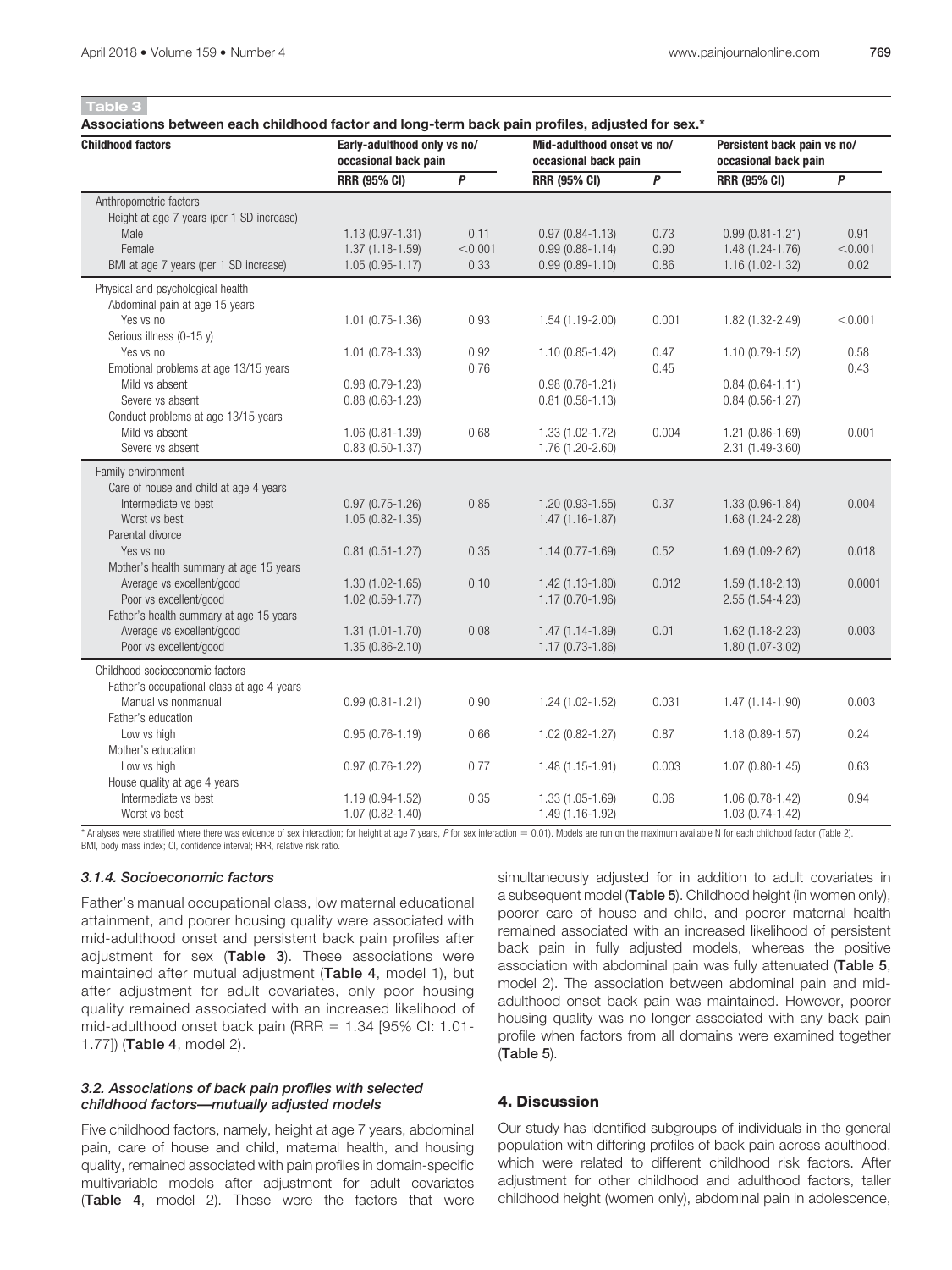lower care of house and child, and poorer maternal health were associated with an increased likelihood of persistent back pain; abdominal pain in adolescence was associated with a higher likelihood of "mid-adulthood" onset back pain; and greater childhood height was associated with "early-adulthood" back pain among women.

#### 4.1. Comparison of findings with previous studies

Our findings build on those from previous studies that have characterised the course of back pain in the general adult population.19,54,56,59 The 4 distinct long-term profiles of back pain identified have some similarities with those previously described.19,54,56,59 For example, our finding that 9% of the population had "persistent back pain" is consistent with estimates in some other studies.<sup>19,54,56,59</sup> We also identified 2 novel back pain profiles—early-adulthood only and midadulthood onset. The long follow-up period and multiple repeat back pain assessments may have contributed to the identification of these subgroups. Other differences between the characteristics of identified back pain profiles in our study when compared with others may reflect cohort differences, differences in case definitions of back pain, or the analytical method used to characterise long-term back pain profiles.

Our study goes beyond these population-based studies that have characterised long-term back pain profiles and extends previous studies that have examined associations between several childhood risk factors and back pain at a single age in adulthood.18,32,33,41,44,50 A number of childhood factors including anthropometric (height $1,17$ ); physical and psychosocial health (serious illness, <sup>32</sup> abdominal pain, <sup>28</sup> conduct problems, or emotional problems28,44); family environment (poor paternal health<sup>18</sup>); and socioeconomic factors (parental educational attainment $33,44$  and parental unemployment $32$ ) have been shown to be associated with back pain in adolescence and adulthood. Our study has considered long-term back pain profiles across adulthood and found that several childhood factors were associated with these. Our findings also highlight that the associations of childhood factors with adult back pain are potentially mediated by differential exposure to adult risk factors. Specifically, adjustment for adult body size (ie, height and BMI), health status and behaviours (ie, psychological distress and smoking), socioeconomic position, and family history of back pain attenuated associations of conduct problems in adolescence and childhood socioeconomic position with back pain profiles. The findings are consistent with those of previous studies, which have shown no associations of low childhood socioeconomic indicators and emotional or conduct behaviours with back pain in adulthood after adjustment for other factors in childhood and early adulthood.<sup>41,44,50</sup>

#### 4.2. Potential explanations of the findings

Long-term persistent back pain across adulthood was the least common profile in our study population and was associated with multiple childhood risk factors including taller height at age 7 years (in women only), abdominal pain in adolescence, lower care of house and child, and poorer maternal health. Thus, it may be that for the same group of individuals who have experienced back pain across adulthood consistently, several potential mechanisms acting throughout life may be involved.

Identification of early-adulthood only and mid-adulthood onset back pain profiles suggests that midlife may be a transition period

when some people begin to recover from back pain, whereas others begin to experience symptoms that persist. Our findings further demonstrate that different childhood risk factors may be associated with early-adulthood and mid-adulthood onset; thus, it is likely that these back pain profiles may reflect different distinct underlying aetiologies. For example, greater childhood height was associated with an increased likelihood of early-adulthood only in women, suggesting that this pain profile may be explained by physical factors, whereas associations of abdominal pain in adolescence with the mid-adulthood onset back pain profile suggest that childhood psychosocial factors may be involved. Previous observational studies also suggest that vulnerability to back pain in midlife may be explained by a combination of adult health status and behaviours and socioeconomic factors.<sup>25</sup> As degenerative back disorders become increasingly common in people aged 40 years and older,<sup>15</sup> it is likely that the midadulthood onset profile includes individuals with specific and nonspecific back pain. However, the early-adulthood only subgroup may be similar to the "recovering" group identified in primary care patient populations,  $5.8$  perhaps suggesting that some of those who experience back pain in earlier adulthood including those who may not necessarily seek beneficial treatment may see a natural improvement in their symptoms.

Previous longitudinal studies have also shown positive associations between adult height and back pain; however, no significant sex differences were established.<sup>20,37</sup> In multivariable analyses, we found positive associations of adult height with early-adulthood and persistent back pain, but associations were not significantly different in men and women (data not shown). Thus, it may be that associations observed with childhood height in women only may reflect sex differences in growth patterns during childhood.<sup>49</sup> In post hoc analysis, we found that girls had achieved a significantly higher percentage of adult height (PAH) by age 7 years (mean =  $73.7\%$ , SD = 2.4) than boys (mean = 68.6%,  $SD = 2.2$ ), and 1 unit increase in PAH was associated with an increased likelihood of both early-adulthood and persistent back pain in women but not in men (results not shown). By contrast, previous work in the NSHD reported no associations between PAH (analysed as quintiles) attained at different ages in childhood and a history of back pain at age 43 years.<sup>37</sup> The apparent inconsistencies of the findings may be due to differences in the definition of the outcome. It is also possible that other aspects of development in early life such as the length of a child's trunk<sup>9,47</sup> may be important in determining susceptibility to back injuries or back disorders and warrants future investigation in adult populations. Further research to investigate the associations of rates of growth in childhood with adult back pain may also help to explain this finding.

We found strong associations of abdominal pain at age 15 years with mid-adulthood onset and persistent back pain in adulthood even after accounting for adult factors. Previous findings from the NSHD have linked abdominal pain in childhood with an increased likelihood of psychiatric disorders<sup>22</sup> and unexplained multiple physical symptoms<sup>23</sup> in adulthood. It has been postulated that somatic pain experiences in early life may cause irreversible change in the central pain processing mechanisms and potentially alter pain pathways,<sup>13,16</sup> which may induce long-term alterations in pain sensitivity that could extend across adulthood.

The associations of poorer care of house and child and poorer maternal health with persistent back pain were likely to reflect conditions that characterised the early home environment. They have also been associated with lower physical health-related quality of life, limited physical functioning<sup>43</sup> and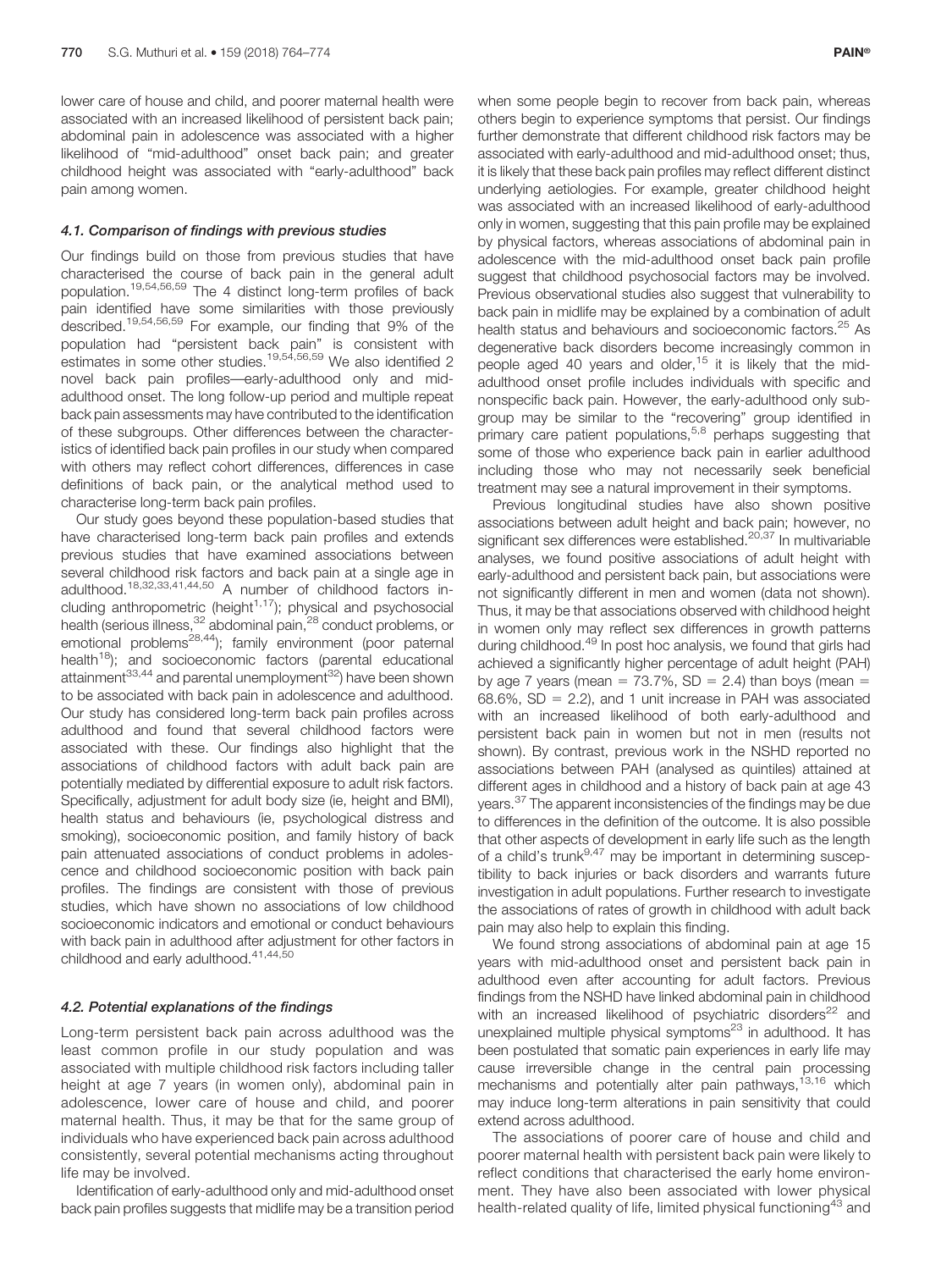### Association between childhood factors and long-term back pain profiles, findings from domain-specific models.\*

|                                                                      | Early-adulthood only vs no/<br>occasional back pain |         | Mid-adulthood onset vs no/<br>occasional back pain |       | Persistent back pain vs no/<br>occasional back pain |         |
|----------------------------------------------------------------------|-----------------------------------------------------|---------|----------------------------------------------------|-------|-----------------------------------------------------|---------|
|                                                                      | <b>RRR (95% CI)</b>                                 | P       | <b>RRR (95% CI)</b>                                | P     | <b>RRR (95% CI)</b>                                 | P       |
| Anthropometric factors ( $n = 2719$ )                                |                                                     |         |                                                    |       |                                                     |         |
| Model 1                                                              |                                                     |         |                                                    |       |                                                     |         |
| Height at age 7 years (per 1 SD increase)                            |                                                     |         |                                                    |       |                                                     |         |
| Male                                                                 | $1.10(0.94-1.28)$                                   | 0.22    | $0.97(0.84 - 1.13)$                                | 0.74  | $1.01$ $(0.82 - 1.24)$                              | 0.91    |
| Female                                                               | $1.38(1.18-1.61)$                                   | < 0.001 | $1.00(0.86 - 1.16)$                                | 0.98  | $1.45(1.21 - 1.73)$                                 | < 0.001 |
| BMI at age 7 years (per 1 SD increase)<br>Model 2                    | $1.04(0.94-1.16)$                                   | 0.46    | $0.99(0.89 - 1.10)$                                | 0.86  | $1.14(1.00-1.29)$                                   | 0.04    |
| Height at age 7 years (per 1 SD increase)                            |                                                     |         |                                                    |       |                                                     |         |
| Men                                                                  | $0.91(0.72 - 1.15)$                                 | 0.44    | $0.90(0.71 - 1.13)$                                | 0.36  | $0.85(0.62 - 1.16)$                                 | 0.31    |
| Women                                                                | $1.31(1.05-1.65)$                                   | 0.019   | $1.04(0.83 - 1.30)$                                | 0.72  | $1.33(1.01 - 1.74)$                                 | 0.04    |
| BMI at age 7 years (per 1 SD increase)                               | $1.04(0.93 - 1.17)$                                 | 0.47    | $0.93(0.83 - 1.04)$                                | 0.20  | 1.06 (0.92-1.22)                                    | 0.40    |
| Physical and psychological health ( $n = 2667$ )                     |                                                     |         |                                                    |       |                                                     |         |
| Model 1                                                              |                                                     |         |                                                    |       |                                                     |         |
| Abdominal pain at age 15 years                                       |                                                     |         |                                                    |       |                                                     |         |
| Yes vs no                                                            | $1.02(0.76-1.38)$                                   | 0.88    | $1.50(1.15-1.95)$                                  | 0.003 | $1.76(1.28-2.43)$                                   | 0.001   |
| Conduct problems at age 13/15 years                                  |                                                     |         |                                                    |       |                                                     |         |
| Mild vs absent                                                       | 1.05 (0.78-1.39)                                    | 0.81    | $1.19(0.91 - 1.57)$                                | 0.03  | $1.14(0.80 - 1.64)$                                 | 0.0114  |
| Severe vs absent                                                     | $0.87$ (0.52-1.45)                                  |         | $1.68(1.11 - 2.53)$                                |       | 2.07 (1.28-3.35)                                    |         |
| Model 2                                                              |                                                     |         |                                                    |       |                                                     |         |
| Abdominal pain at age 15 years<br>Yes vs no                          | $0.99(0.73 - 1.34)$                                 | 0.94    | $1.41(1.08-1.84)$                                  | 0.013 | $1.61(1.16-2.24)$                                   | 0.005   |
| Conduct problems at age 13/15 years                                  |                                                     |         |                                                    |       |                                                     |         |
| Mild vs absent                                                       | $1.01$ (0.75-1.36)                                  | 0.55    | $1.04(0.78-1.38)$                                  | 0.22  | $0.97(0.67 - 1.41)$                                 | 0.23    |
| Severe vs absent                                                     | $0.79(0.47 - 1.34)$                                 |         | 1.36 (0.89-2.08)                                   |       | 1.52 (0.92-2.52)                                    |         |
| Family environment                                                   |                                                     |         |                                                    |       |                                                     |         |
| Model 1, $n = 2384$                                                  |                                                     |         |                                                    |       |                                                     |         |
| Care of house and child at age 4 years                               |                                                     |         |                                                    |       |                                                     |         |
| Intermediate vs best                                                 | $0.90(0.67 - 1.19)$                                 | 0.72    | $1.21(0.91 - 1.60)$                                | 0.35  | $1.29(0.90-1.88)$                                   | 0.022   |
| Worst vs best                                                        | $0.93(0.70-1.22)$                                   |         | 1.48 (1.13-1.94)                                   |       | $1.63(1.15-2.30)$                                   |         |
| Parental divorce at age 15 years                                     |                                                     |         |                                                    |       |                                                     |         |
| Yes vs no                                                            | $1.07(0.58-1.97)$                                   | 0.83    | $1.21(0.69-2.11)$                                  | 0.51  | $1.29(0.65 - 2.55)$                                 | 0.47    |
| Mother's health summary at age 15 years                              |                                                     |         |                                                    |       |                                                     |         |
| Average vs excellent/good<br>Poor vs excellent/good                  | $1.11$ (0.80-1.53)<br>$0.95(0.52 - 1.73)$           | 0.79    | $1.19(0.87 - 1.62)$<br>$1.01(0.58-1.84)$           | 0.55  | 1.30 (0.88-1.93)<br>2.17 (1.23-3.83)                | 0.023   |
| Father's health summary at age 15 years                              |                                                     |         |                                                    |       |                                                     |         |
| Average vs excellent/good                                            | $1.22(0.86-1.72)$                                   | 0.21    | 1.38 (0.99-1.92)                                   | 0.15  | $1.21(0.79-1.84)$                                   | 0.41    |
| Poor excellent/good                                                  | 1.47 (0.91-2.39)                                    |         | $1.01(0.61 - 1.69)$                                |       | $1.40(0.80 - 2.45)$                                 |         |
| Model 2, $n = 2515$                                                  |                                                     |         |                                                    |       |                                                     |         |
| Care of house and child at age 4 years                               |                                                     |         |                                                    |       |                                                     |         |
| Intermediate vs best                                                 | $0.89(0.67 - 1.18)$                                 | 0.82    | $1.12(0.84 - 1.48)$                                | 0.12  | $1.26(0.88-1.82)$                                   | 0.02    |
| Worst vs best                                                        | $0.98(0.73 - 1.31)$                                 |         | 1.25 (0.95-1.66)                                   |       | 1.53 (1.07-2.19)                                    |         |
| Mother's health summary at age 15 years<br>Average vs excellent/good |                                                     | 0.57    | $1.30(1.01 - 1.67)$                                | 0.33  |                                                     | 0.001   |
| Poor vs excellent/good                                               | $1.18(0.91 - 1.53)$<br>$0.86$ (0.47-1.55)           |         | $0.82$ (0.47-1.44)                                 |       | $1.39(1.01 - 1.92)$<br>2.11 (1.23-3.61)             |         |
|                                                                      |                                                     |         |                                                    |       |                                                     |         |
| Childhood socioeconomic factors ( $n = 2771$ )                       |                                                     |         |                                                    |       |                                                     |         |
| Model 1<br>Father's occupational class at age 4 years                |                                                     |         |                                                    |       |                                                     |         |
| Manual vs nonmanual                                                  | $0.96(0.76-1.22)$                                   | 0.77    | $1.06(0.84-1.34)$                                  | 0.61  | $1.56(1.16-2.11)$                                   | 0.003   |
| Mother's education                                                   |                                                     |         |                                                    |       |                                                     |         |
| Low vs high                                                          | $0.97(0.75-1.27)$                                   | 0.85    | $1.35(1.01 - 1.79)$                                | 0.041 | $0.83$ (0.60-1.16)                                  | 0.28    |
| House quality at age 4 years                                         |                                                     |         |                                                    |       |                                                     |         |
| Intermediate vs best                                                 | $1.14(0.88-1.48)$                                   | 0.54    | 1.28 (0.99-1.65)                                   | 0.14  | $1.04(0.76 - 1.42)$                                 | 0.93    |
| Worst vs best                                                        | $1.11(0.84-1.49)$                                   |         | $1.43(1.09-1.87)$                                  |       | $0.96(0.68-1.37)$                                   |         |
| Model 2                                                              |                                                     |         |                                                    |       |                                                     |         |
| Father's occupational class at age 4 years                           |                                                     |         |                                                    |       |                                                     |         |
| Manual vs nonmanual<br>Mother's education                            | $0.91(0.70-1.18)$                                   | 0.45    | $0.90(0.70-1.15)$                                  | 0.61  | $1.30(0.94-1.79)$                                   | 0.11    |
|                                                                      |                                                     |         |                                                    |       |                                                     |         |

(continued on next page)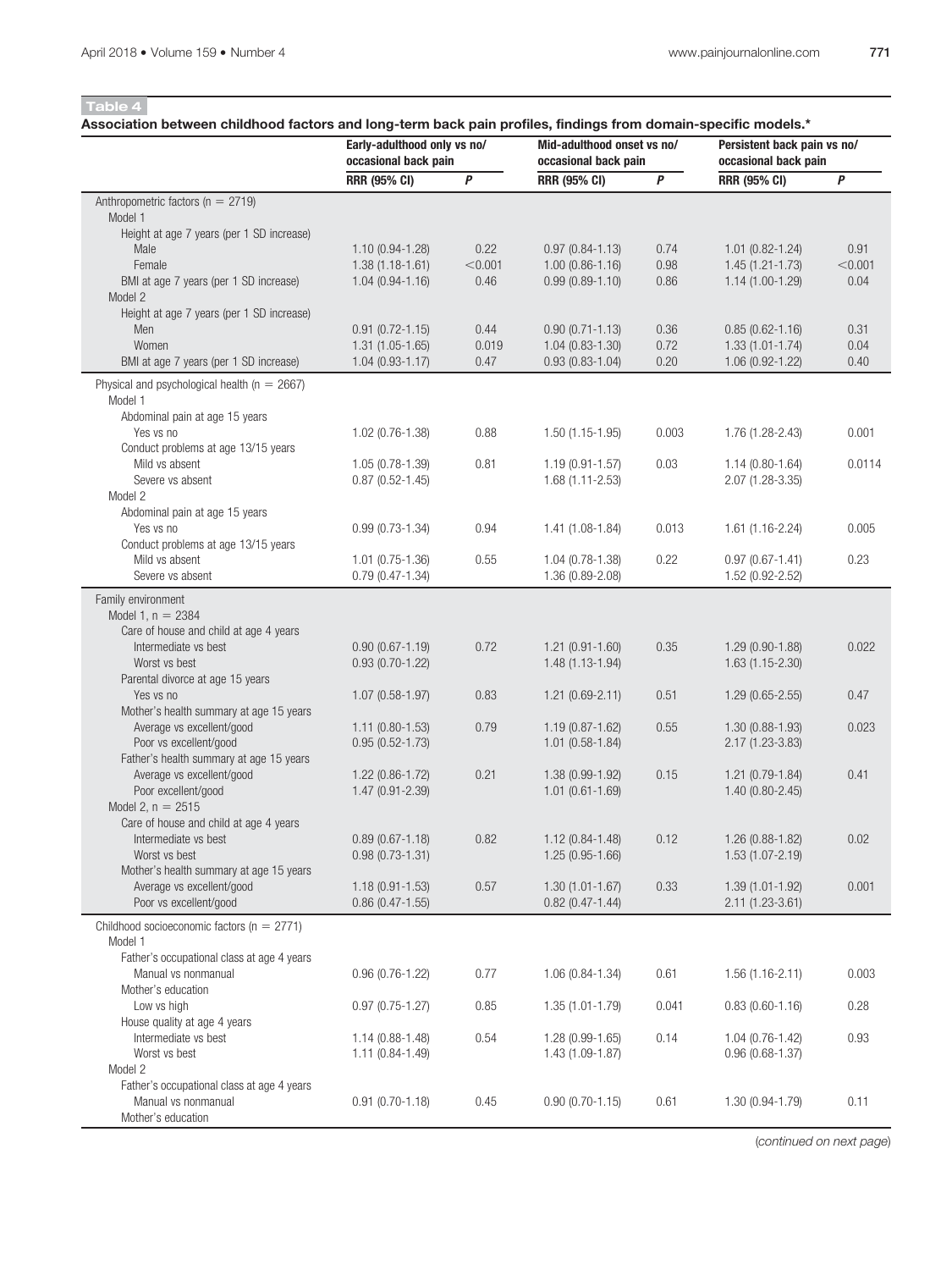|                                             | Table 4 (Continued)<br>Early-adulthood only vs no/<br>occasional back pain |      | Mid-adulthood onset vs no/<br>occasional back pain |      | Persistent back pain vs no/<br>occasional back pain |      |
|---------------------------------------------|----------------------------------------------------------------------------|------|----------------------------------------------------|------|-----------------------------------------------------|------|
|                                             | <b>RRR (95% CI)</b>                                                        |      | <b>RRR (95% CI)</b>                                |      | <b>RRR (95% CI)</b>                                 |      |
| Low vs high<br>House quality at age 4 years | $0.99(0.75-1.32)$                                                          | 0.96 | 1.27 (0.94-1.71)                                   | 0.12 | $0.78(0.54-1.10)$                                   | 0.16 |
| Intermediate vs best<br>Worst vs best       | $1.11(0.85-1.44)$<br>1.10 (0.82-1.48)                                      | 0.44 | 1.22 (0.94-1.58)<br>1.34 (1.01-1.77)               | 0.03 | $0.98(0.71 - 1.35)$<br>$0.91(0.64-1.32)$            | 0.65 |

 $Table 4$  (continued)

 $*$  Analyses were stratified where  $P$  value for sex interaction  $<$  0.05.

Model 1 includes sex and childhood factors within each domain (ie, those significant at 10% level with outcomes in Table 3) combined in analysis.

Model 2 includes sex, childhood factors associated with outcomes in combined domain-specific models (model 1) and adult covariates (BMI [at age 36 years], height [at age 36 years], psychosocial factors, own occupational class, own education attainment, cigarette smoking, and family history of back pain).

BMI, body mass index; CI, confidence interval; RRR, relative risk ratio.

premature mortality<sup>34</sup> in previous NSHD analyses. It has been suggested that a complex interplay may exist between biological, genetic, and environmental conditions, which may, in turn, influence the nurturing qualities of physical and social environments where children live that are likely to shape their long-term health.<sup>42</sup>

points over 37 years of follow-up. The prospective nature of the study also enabled examination of a wide range of factors across childhood.

Our study has several limitations. First, back pain was not assessed in the same way across adulthood. However, the longitudinal LCA approach used was appropriate for summarising repeat binary back pain outcomes. We also identified 4 distinct long-term profiles of back pain that had face and internal validity. The assignment probabilities and entropy values suggest that classes were well separated (Table 1). Similarly, findings from sex-specific latent classes and latent classes in

4.3. Methodological considerations

A key strength of our study is the large population-based sample of adults, with repeat back pain measurements collected at 6 time

# Table 5

Associations of combined childhood risk factor domains with adjustment for adult factors.\*

|                                           | Early-adulthood only vs no/<br>occasional back pain |              | Mid-adulthood onset vs no/<br>occasional back pain |       | Persistent back pain vs no/<br>occasional back pain |         |
|-------------------------------------------|-----------------------------------------------------|--------------|----------------------------------------------------|-------|-----------------------------------------------------|---------|
|                                           | <b>RRR (95% CI)</b>                                 | $\mathsf{P}$ | <b>RRR (95% CI)</b>                                | P     | <b>RRR (95% CI)</b>                                 | P       |
| Selected childhood factors ( $n = 2135$ ) |                                                     |              |                                                    |       |                                                     |         |
| Model 1                                   |                                                     |              |                                                    |       |                                                     |         |
| Height at age 7 years (per 1 SD increase) |                                                     |              |                                                    |       |                                                     |         |
| Male                                      | 1.10 (0.92-1.32)                                    | 0.30         | $1.03(0.86 - 1.22)$                                | 0.78  | $1.05(0.82 - 1.33)$                                 | 0.71    |
| Female                                    | $1.39(1.16-1.67)$                                   | < 0.001      | $1.01(0.85 - 1.20)$                                | 0.90  | 1.67 (1.34-2.07)                                    | < 0.001 |
| Abdominal pain at age 15 years            |                                                     |              |                                                    |       |                                                     |         |
| Yes vs no                                 | $0.90(0.64 - 1.28)$                                 | 0.57         | 1.47 (1.09-1.98)                                   | 0.011 | $1.63(1.13 - 2.35)$                                 | 0.010   |
| Care of house and child at age 4 years    |                                                     |              |                                                    |       |                                                     |         |
| Intermediate vs best                      | $0.87(0.64 - 1.19)$                                 | 0.41         | $1.28(0.95 - 1.73)$                                | 0.23  | $1.51(1.02 - 2.24)$                                 | 0.0005  |
| Worst vs best                             | $1.10(0.81 - 1.49)$                                 |              | $1.50(1.11 - 2.02)$                                |       | 2.15 (1.47-3.16)                                    |         |
| Mother's general health at age 15 years   |                                                     |              |                                                    |       |                                                     |         |
| Average vs excellent/good                 | 1.19 (0.90-1.58)                                    | 0.48         | $1.34(1.03-1.75)$                                  | 0.06  | $1.63(1.16-2.29)$                                   | 0.0004  |
| Poor vs excellent/good                    | 1.08 (0.58-1.99)                                    |              | $0.81(0.43-1.52)$                                  |       | $2.65(1.50-4.71)$                                   |         |
| House quality at age 4 years              |                                                     |              |                                                    |       |                                                     |         |
| Intermediate vs best                      | $1.10(0.81 - 1.48)$                                 | 0.72         | $1.10(0.82 - 1.48)$                                | 0.64  | $0.92(0.63 - 1.34)$                                 | 0.45    |
| Worst vs best                             | $1.13(0.81 - 1.57)$                                 |              | $1.20(0.88-1.64)$                                  |       | $0.76(0.49-1.16)$                                   |         |
| Model 2                                   |                                                     |              |                                                    |       |                                                     |         |
| Height at age 7 years (per 1 SD increase) |                                                     |              |                                                    |       |                                                     |         |
| Men                                       | $0.84(0.64 - 1.10)$                                 | 0.21         | $0.84(0.65 - 1.10)$                                | 0.20  | $0.75(0.52 - 1.07)$                                 | 0.12    |
| Women                                     | 1.25 (0.95-1.64)                                    | 0.11         | $1.02(0.79-1.33)$                                  | 0.86  | 1.50 (1.08-2.07)                                    | 0.015   |
| Abdominal pain at age 15 years            |                                                     |              |                                                    |       |                                                     |         |
| Yes vs no                                 | $0.84(0.59-1.20)$                                   | 0.34         | $1.39(1.03 - 1.89)$                                | 0.024 | $1.47(1.00-2.14)$                                   | 0.05    |
| Care of house and child at age 4 years    |                                                     |              |                                                    |       |                                                     |         |
| Intermediate vs best                      | $0.82(0.60-1.12)$                                   | 0.90         | $1.18(0.87 - 1.60)$                                | 0.10  | $1.41(0.94 - 2.10)$                                 | 0.004   |
| Worst vs best                             | $1.00(0.73-1.39)$                                   |              | $1.29(0.94 - 1.77)$                                |       | 1.82 (1.21-2.74                                     |         |
| Mother's health summary at age 15 years   |                                                     |              |                                                    |       |                                                     |         |
| Average vs excellent/good                 | $1.13(0.84-1.50)$                                   | 0.66         | $1.26(0.96-1.66)$                                  | 0.70  | 1.47 (1.04-2.09)                                    | 0.002   |
| Poor vs excellent/good                    | $0.91(0.49-1.71)$                                   |              | $0.68(0.36-1.28)$                                  |       | 2.14 (1.18-3.87)                                    |         |
| House quality at age 4 years              |                                                     |              |                                                    |       |                                                     |         |
| Intermediate vs best                      | $1.06(0.78-1.43)$                                   | 0.60         | $1.06(0.79-1.42)$                                  | 0.47  | $0.86(0.59-1.27)$                                   | 0.10    |
| Worst vs best                             | $1.08(0.77 - 1.52)$                                 |              | $1.13(0.82 - 1.55)$                                |       | $0.69(0.44-1.08)$                                   |         |

\* Analyses were stratified where  $P$  value for sex interaction  $<$  0.05.

Model 1 includes sex and childhood factors from all combined domains (ie, those associated with outcomes in domain-specific models, Table 4, model 2).

Model 2 includes sex, childhood factors (model 1), and adult covariates (body mass index at age 36 years, height at age 36 years, psychosocial factors, own occupational class, own education attainment, cigarette smoking, and family history of back pain).

CI, confidence interval; RRR, relative risk ratio.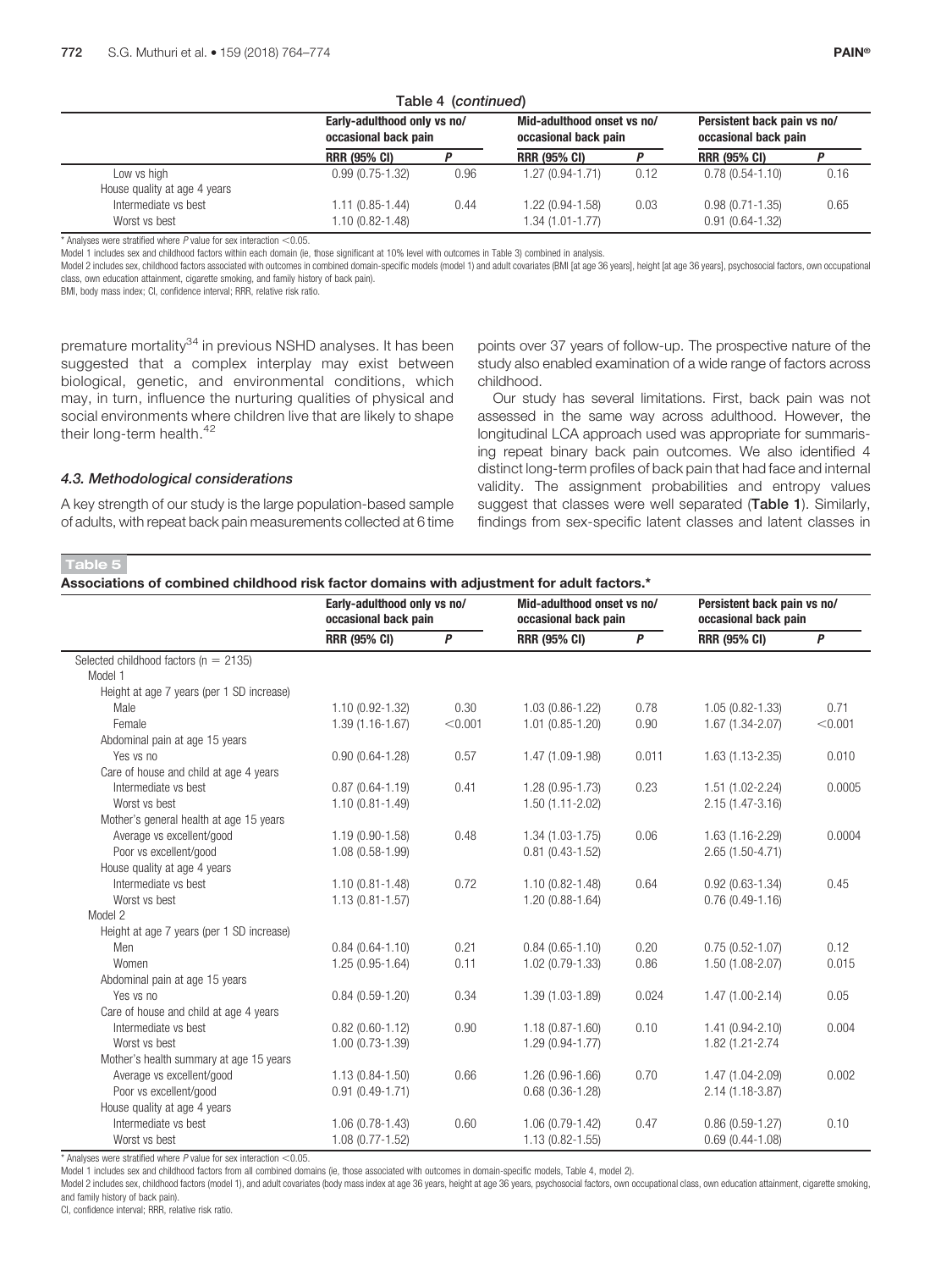those with repeat back pain data at all 6 assessments (Figure S2 and Table S2, Supplemental Digital Content 1, available online at [http://](http://links.lww.com/PAIN/A523) [links.lww.com/PAIN/A523](http://links.lww.com/PAIN/A523)) also confirmed 4 distinct back pain profiles that had similar proportions and characteristics as the maximum sample used in the analyses. A second limitation is that back pain outcomes focus on the presence or absence of pain at multiple time points across adulthood. Thus, it is possible that a cohort with a case definition that includes age at pain onset, frequency, duration, intensity and recurrence of pain, and painrelated disability might identify additional longitudinal profiles of back pain not captured in this study. Third, we took a 2-stage approach in our analyses; typologies of back pain across adulthood were identified, and then, individual childhood risk factors were related to derived class memberships. This approach did not correct for the uncertainty in class membership by weighting models using estimated posterior probabilities that may have resulted in an overestimation of associations. Fourth, it is possible that inclusion of adult covariates such as body size and socioeconomic factors, which may be on the causal pathway, could be viewed as an overadjustment. In addition, there are some other factors, such as physical activity participation in childhood and adolescence, which may be important in their own right and could potentially confound the observed associations which it was not possible to take into account as they were not measured until adulthood in the NSHD. Finally, as with all longitudinal studies, there has also been attrition over time, although NSHD participation rates are high<sup>36</sup> and the study sample remains broadly representative of the British born population.<sup>52</sup>

# 5. Conclusions

In this large British birth cohort study, we identified 4 distinct longterm profiles of back pain and found that each profile was associated with different early life risk factors, even after adjusting for known adulthood risk factors. These findings improve our understanding of the long-term course of back pain in the general population and highlight the potential importance of early life interventions for its prevention and management.

#### Conflict of interest statement

The authors have no conflict of interest to declare.

This work is supported by the United Kingdom Medical Research Council, which provides core funding for the MRC National Survey of Health and Development and supports S.G. M., D.K., and R.C. (programme codes: MC\_UU\_12019/1 and MC\_UU\_12019/4). S.G.M. is also supported by MRC grant MR/L010399/1.

Preliminary findings from this work were presented at the Annual Scientific Meeting of the Society for Social Medicine, Manchester, United Kingdom, September 2017.

Data used in this publication are available to bona fide researchers upon request to the NSHD Data Sharing Committee via a standard application procedure. Further details can be found at [http://www.nshd.mrc.ac.uk/data.](http://www.nshd.mrc.ac.uk/data) [doi: 10.5522/NSHD/](http://doi:%2010.5522/NSHD/Q101) [Q101](http://doi:%2010.5522/NSHD/Q101); [doi: 10.5522/NSHD/Q102](http://doi:%2010.5522/NSHD/Q102); [doi: 10.5522/NSHD/Q103.](http://doi:%2010.5522/NSHD/Q103)

#### Acknowledgements

The authors are grateful to NSHD study members for their continuing participation in the study. They also thank members of the NSHD scientific and data collection teams.

Author contributions: S.G.M. had full access to all the data in the study and takes full responsibility for the integrity and the accuracy of data analysis. S.G.M., D.K. and R.C. conceived the idea for this study; S.G.M., D.K., and R.C. contributed to the development of the study objectives; D.K. and R.C. acquired the data; S.G.M. analysed the data and drafted the manuscript; all authors contributed to critical revision of the manuscript and provided final approval of the version to be published.

#### Appendix A. Supplemental digital content

Supplemental digital content associated with this article can be found online at<http://links.lww.com/PAIN/A523>.

Received 5 September 2017 Received in revised form 20 December 2017 Accepted 22 December 2017 Available online 2 January 2018

#### References

- [1] Balagué F, Troussier B, Salminen JJ. Non-specific low back pain in children and adolescents: risk factors. Eur Spine J 1999;8:429–38.
- Dieleman JL, Baral R, Birger M, et al. US spending on personal health care and public health, 1996-2013. JAMA 2016;316:2627–46.
- [3] Dionne CE, Dunn KM, Croft PR. Does back pain prevalence really decrease with increasing age? A systematic review. Age Ageing 2006;35: 229–34.
- [4] Docking RE, Fleming J, Brayne C, Zhao J, Macfarlane GJ, Jones GT. Epidemiology of back pain in older adults: prevalence and risk factors for back pain onset. Rheumatology 2011;50:1645–53.
- [5] Downie AS, Hancock MJ, Rzewuska M, Williams CM, Lin C-WC, Maher CG. Trajectories of acute low back pain: a latent class growth analysis. PAIN 2016;157:225–34.
- [6] Dunn KM. Extending conceptual frameworks: life course epidemiology for the study of back pain. BMC Musculoskelet Disord 2010;11:23.
- [7] Dunn KM, Hestbaek L, Cassidy JD. Low back pain across the life course. Best Pract Res Clin Rheumatol 2013;27:591–600.
- [8] Dunn KM, Jordan K, Croft PR. Characterizing the course of low back pain: a latent class analysis. Am J Epidemiol 2006;163:754–61.
- Fairbank JCT, Pynsent PB, Van Poortvliet JA, Phillips H. Influence of anthropometric factors and joint laxity in the incidence of adolescent back pain. Spine (Phila Pa 1976) 1984;9:461–4.
- [10] Fejer R, Leboeuf-Yde C. Does back and neck pain become more common as you get older? A systematic literature review. Chiropr Man Therap 2012;20:24.
- [11] Gatchel RJ, Peng YB, Peters ML, Fuchs PN, Turk DC. The biopsychosocial approach to chronic pain: scientific advances and future directions. Psychol Bull 2007;133:581–624.
- [12] Geiser C. Data analysis with mplus. New York City, NY: The Guilford Press, 2013.
- [13] Grunau RE, Holsti L, Haley DW, Oberlander T, Weinberg J, Solimano A, Whitfield MF, Fitzgerald C, Yu W. Neonatal procedural pain exposure predicts lower cortisol and behavioral reactivity in preterm infants in the NICU. PAIN 2005;113:293–300.
- [14] Hartvigsen J, Christensen K. Pain in the back and neck are with us until the end: a nationwide interview-based survey of Danish 100-year-olds. Spine (Phila Pa 1976) 2008;33:909–13.
- [15] Hartvigsen J, Christensen K, Frederiksen H. Back pain remains a common symptom in old age. A population-based study of 4486 Danish twins aged 70-102. Eur Spine J 2003;12:528–34.
- [16] Hermann C, Hohmeister J, Demirakça S, Zohsel K, Flor H. Long-term alteration of pain sensitivity in school-aged children with early pain experiences. PAIN 2006;125:278–85.
- [17] Hershkovich O, Friedlander A, Gordon B, Arzi H, Derazne E, Tzur D, Shamis A, Afek A. Associations of body mass index and body height with low back pain in 829,791 adolescents. Am J Epidemiol 2013;178:603–9.
- [18] Hestbaek L, Korsholm L, Leboeuf-Yde C, Kyvik KO. Does socioeconomic status in adolescence predict low back pain in adulthood? A repeated cross-sectional study of 4,771 Danish adolescents. Eur Spine J 2008;17: 1727.